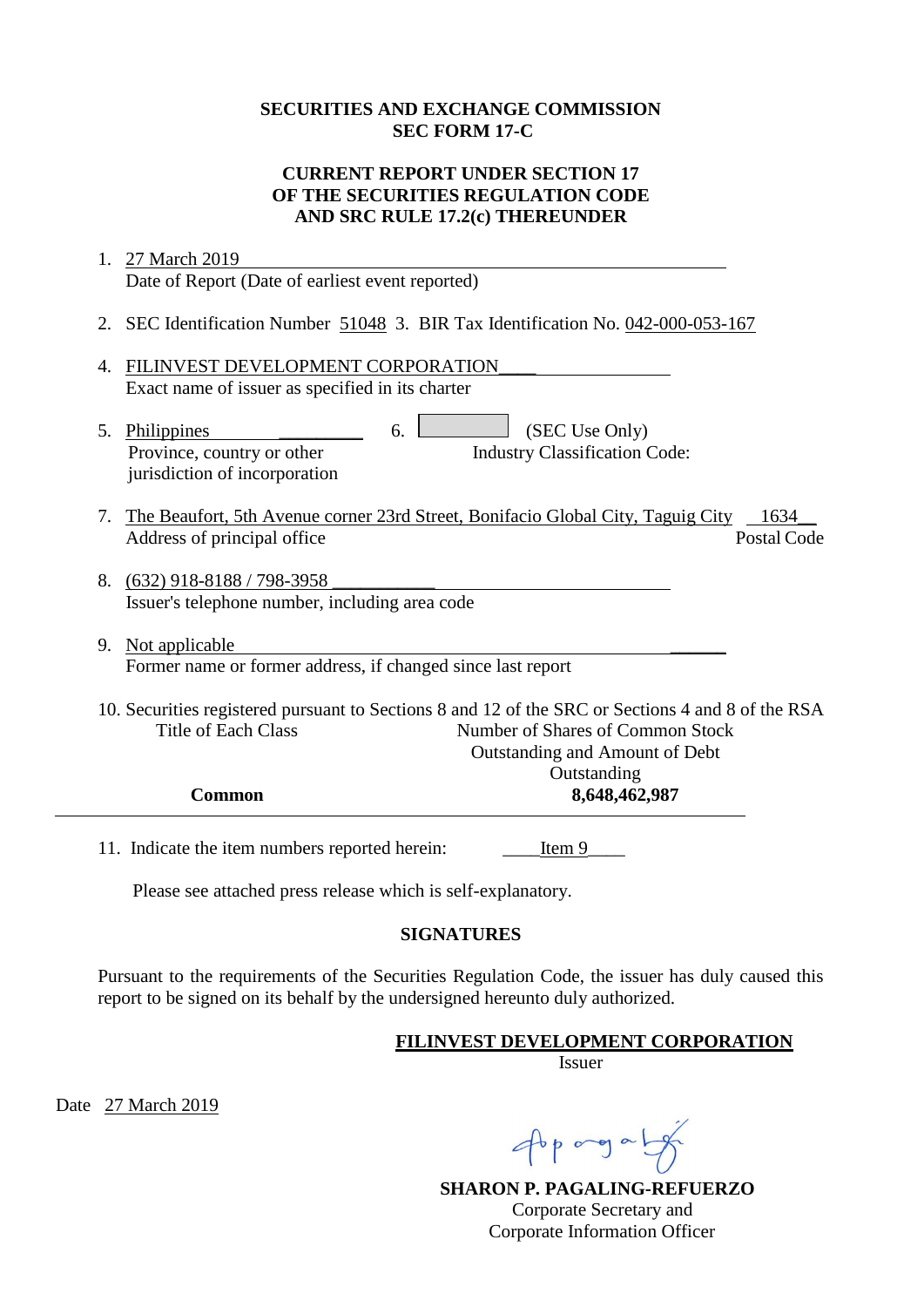# **FDC 2018 Net income up 31% to Php13.4B**

2018 was a banner year for the Filinvest group as it reported consolidated net income of Php13.4B, 31% higher than the previous year's net income, primarily due to growth in the property segment as well as due to the power group's ramped up energy sales from its 3 x 135 MW clean coal power plant. The bulk of the group's gross revenues were generated by the property (43%) and banking (41%) segments, while power generation operations contributed 13% of revenues and the balance of 3% came from the sugar business. "Our investments, not only in power but also in property and bank infrastructure, are now being reflected in our healthy year-end net income," noted Chairman Jonathan T. Gotianun. Filinvest Development Corporation (FDC) is among the country's largest conglomerates with Php591B in assets and Php120B in equity.

Property income reached Php8.8B with growth driven mainly by its recurring income portfolio. The group's rental revenues from Filinvest Land Inc.'s (FLI) office and retail portfolio grew by 27% as it booked new leases from 124,000 square meters of gross leasable area (GLA) completed in 2017. FLI now operates 31 office and retail developments with a total of 712,000 square meters of GLA. It has a pipeline of 21 recurring income developments, with approximately half a million square meters of GLA currently under construction. FDC's hospitality assets also registered a 23% increase in revenues, the result, among others, of improved occupancy rates across all hotel properties as well as increased revenues from Mimosa Golf Clark. Together with Filinvest Alabang's (FAI) commercial land leases, the group's recurring income accounted for 38% of net income from the property segment in 2018.

Banking subsidiary EastWest Bank also delivered solid results, ending the year with net income of Php4.5B, and realizing 11% return on equity, which the group believes is one of the highest in the industry. Amid a rising interest rate environment, core operating income was flat as the bank's consumer focus helped to backstop the increase in interest expenses. The group believes that EastWest remains to be the most consumer-focused universal bank with consumer loans accounting for 70% of its total loans as of December 31, 2018. Excluding teachers' loans which declined due to temporary regulatory issues, EastWest's consumer portfolio of credit cards, auto, home and personal loans were up 16% year-on-year. Its commercial lending business, while still confronted with tight margins, managed to grow 16% year-on-year. The group believes that the bank's net interest margin for 2018 continues to be one of the highest in the industry at 7.4% as a result of its loan mix.

Energy sales from the FDC Misamis power plant grew 24% in 2018. The power segment registered a Php2.1B net income contribution or 16% of the group's net income. FDC Utilities, Inc. (FDCUI) operates the largest operating baseload power plant in Mindanao with capacity of 405 MW. In 2018, FDCUI partnered with Engie, one of the world's largest power generation and distribution firms, to establish Filinvest-Engie Renewable Energy Enterprise, Inc. (FREE), a joint venture providing solar energy solutions in the Philippines. FREE has since signed up three solar roof panel projects totalling 5.4 MW. Engie has likewise partnered with the group in establishing the Philippine's largest district cooling system with up to 12,000 tons refrigerant supplying FLI's BPO complex.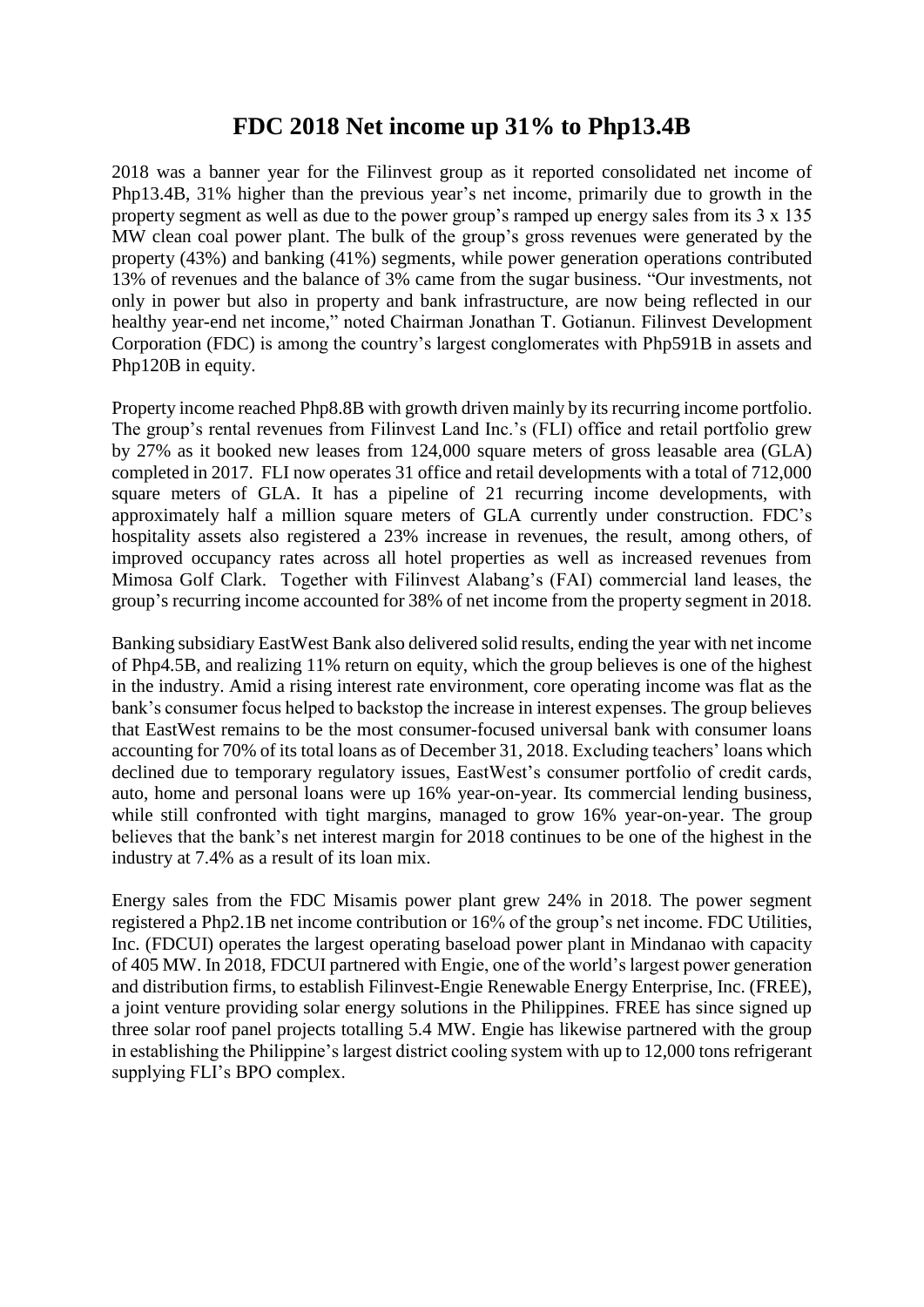"The Filinvest group's entry into airports, hospitality and logistic parks marks the start of a new phase for FDC, as we kick off our involvement in tourism and infrastructure," said FDC President & CEO Josephine Gotianun-Yap, adding, "This adds another layer of diversity to our income mix while also complementing investments in the region."

FDC together with FLI invested in the 201-hectare Filinvest Mimosa+ Leisure City (the former Clark Mimosa Estate). Under Filinvest Hospitality Corporation (FHC) subsidiary Mimosa Cityscapes, Inc., the group has a provisional license granted by the Philippine Gaming and Amusement Corporation (PAGCOR) for a casino integrated resort in Filinvest Mimosa+. More than US\$200M has been allotted to the project, which includes a casino, lifestyle mall, fivestar hotel and events venue. FDC intends to engage a third-party casino operator to manage casino operations.

The hospitality group recently added another jewel to its portfolio, the stunning Crimson Resort and Spa Boracay, which opened in November 2018 coinciding with the island's re-opening. Including the 192-room Boracay property, FDC subsidiary FHC now manages five properties with approximately 1,600 rooms under both the Crimson and Quest brands. The group currently has roughly 2,200 additional rooms in the planning and construction stages across ten new hotels, including two additional Quest properties under management in Tagaytay and San Mateo, Rizal.

FDC is the lead consortium member with a 42.5% stake in the recently incorporated Luzon International Premier Airport Development Corporation (LIPAD) which will fulfill the 25-year agreement to develop commercial assets, operate and maintain project facilities and fit-out the new terminal in the Clark International Airport. FDC has partnered with JG Summit, Changi Airports Philippines (I) Pte., Ltd. and Philippine Airport Ground Support Solutions, Inc. for the Clark International Airport project.

The Filinvest group is also part of a "superconsortium" of seven of the Philippines' largest conglomerates that submitted an unsolicited bid to transform the Ninoy Aquino International Airport (NAIA) into a regional airport hub and ensure that NAIA has the capacity to meet continued growth in passenger traffic in and out of the growing economies of the Philippines and region. The group was recently awarded "original proponent status" by the Department of Transportation.

FLI's entry into the Logistics Park space will be through its 288-hectare township joint venture in New Clark City with the Bases Conversion Development Authority. This mixed-use township named Filinvest GAIA New Clark City, with its Phase 1 earmarked to be completed by year-end 2019, will start off with the GAIA Innovation Park, an industrial zone for logistics, tech and light industrial companies.

FAI registered 55% growth in net income, in part driven by the rise in property values in Filinvest City, the 244-hectare CBD in southern Metro Manila. Property values in FAI's Filinvest City continue to rise due to the accelerated build-up in the estate where gross floor area has increased by 45% since the end of 2014. The strategic value of the property is expected to be further enhanced by the completion of the NLEX-SLEX link which will make the CBD highly accessible from Quezon City, Clark, Pampanga and the rest of Northern Luzon. FAI is owned 80% by FDC and 20% by FLI.